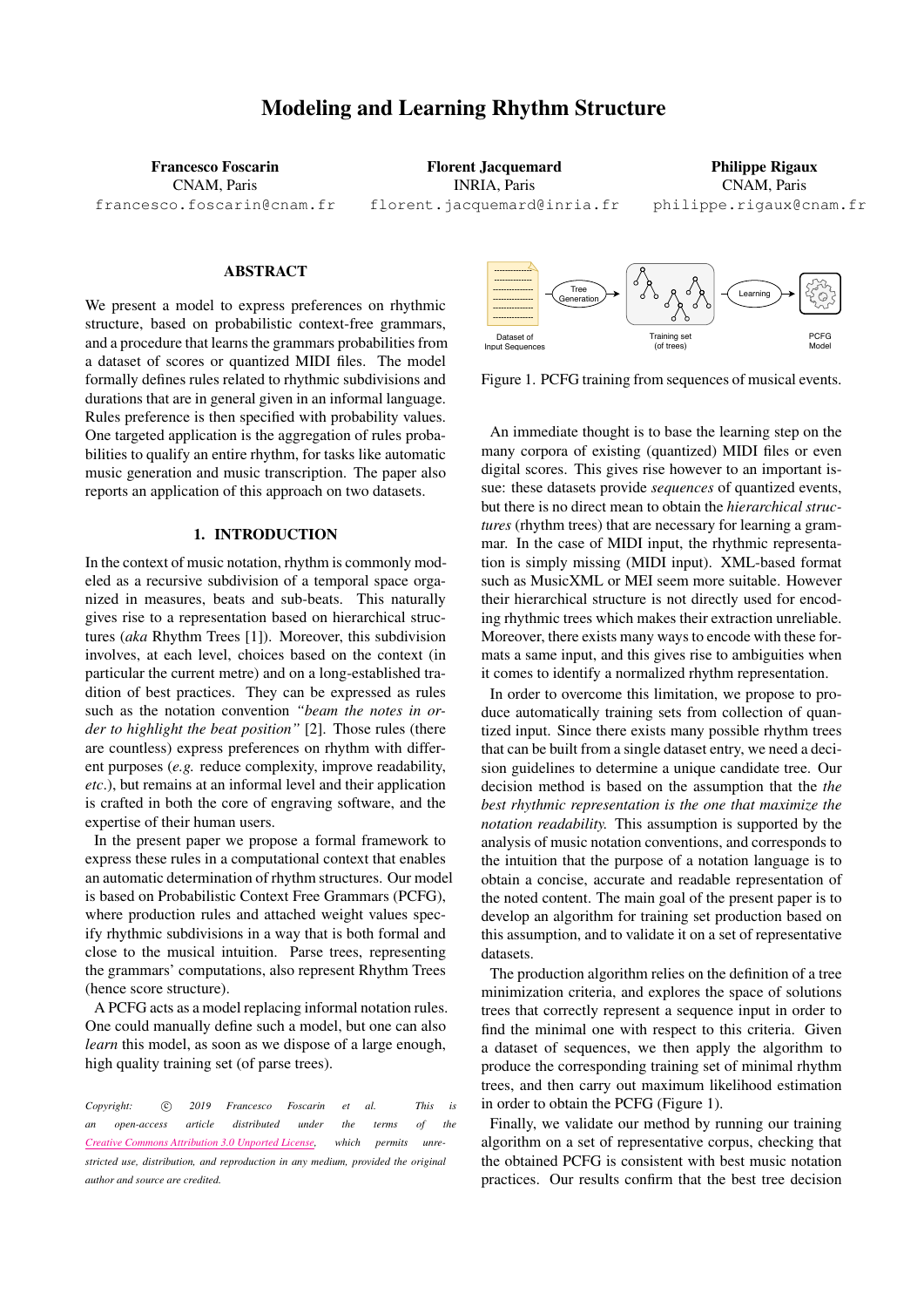method based on tree minimization is a reliable computational method to produce PCFG that would, otherwise, have to be manually defined.

We believe that our methodology is important for several reasons. First, PCFGs are quite useful for music transcription. In a companion paper [\[3\]](#page-5-2) we describe an algorithm that takes as input a non-quantized sequence of musical events (e.g., a human performance of some music work, with micro-rhythmic deviations) and relies on a PCFGs to produce a music score. Note, that a PCFG is, in this regard, more powerful than the tree-minimization method mentioned above that only operates on quantized inputs. Another common application for PCFGs is music generation [\[4\]](#page-6-0). More generally, disposing of a language model is useful to measure in which extent this model is a reliable representation of the actual language used in a corpus. In concrete terms, it can be used for instance to evaluate the quality of an existing notation, or to detect outliers in a corpus (e.g., scores of MIDI files that present an unusual rhythm). In general, we consider that this constitutes a quite useful analytic tool to make sense of sequential inputs that can be structured, quantified, explored and compared.

Lastly, the necessity of having a good grammar is fundamental to all the applications cited above. The technique presented in this paper allows to automatically build a grammar from a large dataset of scores or MIDI files, avoiding the manual building, a process that is very time consuming and is error prone.

To summarize, the paper: (1) uses PCFGs as a formalization of rhythm notation rules (Section [3\)](#page-1-0), (2) learns PCFGs from datasets of music events sequences, producing training sets thanks to a complexity minimization criteria, (Section [4\)](#page-2-0) and (3) validates that the resulting PCFGs trained on a dataset indeed accurately capture the best practices established in music notation (Section [5\)](#page-4-0). We begin by Section [2](#page-1-1) that briefly reviews some of the current works that use trees and grammar to work with rhythm and conclude with Section [6.](#page-5-3)

## 2. STATE OF THE ART

<span id="page-1-1"></span>Many works in the literature rely on linear models (*e.g.*, ngrams) that apply to the sequential flow of music events [\[5\]](#page-6-1).

Another category, more suited to represent the hierarchical structure of rhythm notation, are models based on trees and grammars. Starting from the Generative Theory of Tonal Music by Lerdahl & Jackendoff [\[6\]](#page-6-2), those models have been successfully explored for rhythmic notation processing and evaluation [\[1,](#page-5-0)[7,](#page-6-3)[8\]](#page-6-4), meter detection [\[9\]](#page-6-5), melodic search [\[10\]](#page-6-6) and music analysis [\[11–](#page-6-7)[14\]](#page-6-8).

In [\[10\]](#page-6-6), probabilistic tree automata (PTA) learning techniques are used for symbolic melody recognition. More precisely, given one melody M represented as a melodic tree (a structure similar to our parse trees), a PTA  $A_M$  is computed, so that, when given another melody M,  $\mathcal{A}_M$ will return the probability that  $M$  is a cover (or a variation, or a plagia) of  $M$ . Therefore, although the objectives of [\[10\]](#page-6-6) differ from ours, a dataset of melodic trees was needed in this work. However, this dataset is small, and can be constructed manually since, by definition, only 1 melody is needed in order to train 1 automaton.

In [\[15](#page-6-9)[,16\]](#page-6-10), a notation of rhythm languages defined by formal context-free grammars is proposed in order to fix the kinds of rhythmic notation to consider using declarative rules. In [\[3\]](#page-5-2), we propose techniques based on weighted context-free grammars for automatic rhythm transcription, but the grammar is assumed given and no details are given about the procedure to construct it. In this paper we start from the same settings but we focus on the grammar creation, using results for context-free-grammars presented in [\[17\]](#page-6-11) to obtain a model that can be trained on a dataset.

## 3. MODEL SPECIFICATION

<span id="page-1-0"></span>Probabilistic Context-Free Grammars (PCFGs) extend CF grammars with rule probabilities. Computations of PCFGs are conveniently represented as hierarchical structures called *parse trees*. As observed in several papers, such tree structure are natural representations of common Western notation for rhythms, as they reflect structural nested decomposition of measures into beats.

#### <span id="page-1-3"></span>3.1 Context Free Grammars for Rhythm

A PCFG is a tuple  $\mathcal{G} = \langle Q, q_{\text{init}}, R \rangle$  where (i) Q is a finite set of non-terminal symbols  $(nt)$ , denoted  $q_0, q_1...$ , (ii)  $q_{init} \in Q$  is a starting non-terminal, and (iii) R is a finite set of weighted production rules of one of the two following types, where  $w$  is a weight value in [0, 1]:

$$
(k-\text{div})
$$
  $q_0 \xrightarrow{w} q_1 \dots q_k$  with  $q_0, \dots, q_k \in Q$  and  $k > 1$ ,

(leaf)  $q_0 \stackrel{w}{\longrightarrow} n$  with  $q_0 \in Q$  and  $n \in \mathbb{N}$ ,

such that for all  $q_0 \in Q$ ,  $\sum$  $q_0 \stackrel{w}{\longrightarrow} \alpha \in R$  $w = 1$  (where  $\alpha$  stands

for  $q_1, \ldots, q_k \in Q$  or  $n \in \mathbb{N}$ ). The *nt*  $q_0$  is called the *head* of both above rules.

A production rule  $(k-$ div) describes the division of a time interval into parts of same length, *e.g.* the division of a quarter note into 2 eight notes (for  $k = 2$ ) or into a triplet (for  $k = 3$ ). The recursive application of  $(k-div)$  rules represents nested divisions. A (leaf) rule expresses that the time interval I reached in  $nt q_0$  contains  $n$  events, all aligned at the left bound of  $I$ . When  $n > 1$ , it means that we have  $n - 1$  grace notes, of theoretical duration 0, followed by one note spanning over I. When  $n = 0$ , I is called a *continuation*, and its function is similar to that of a tie or a dot in music notation. Continuations are a fundamental concept in our model, since they practically allow us to split a note in multiple parts that span multiple terminal symbols.

The weight of nested divisions and event alignments is the product of the weights of all the rules involved.

<span id="page-1-2"></span>Example 1. Let us consider the PCFG in Table [1.](#page-4-1) Applying the rule  $\rho_1$  to [0, 1] results in two sub-intervals  $[0, \frac{1}{2}]$ and  $\left[\frac{1}{2}, 1\right]$ , and both of them can be processed with any rule with head  $q_{\frac{1}{2}}$ . Assume that we apply  $\rho_{11}$  to the first subinterval and  $\frac{1}{2}$  to the second one, which is then divided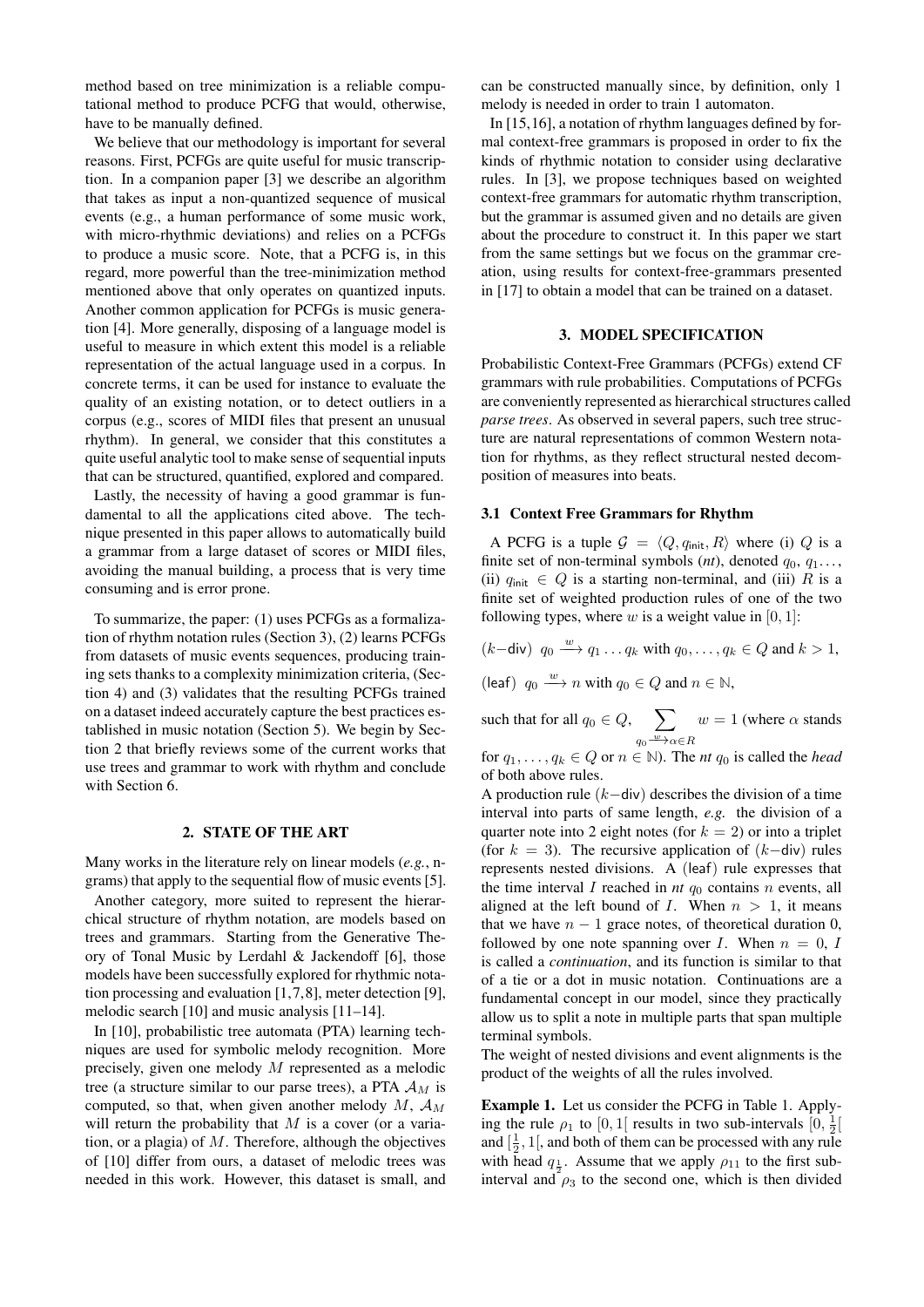into  $\left[\frac{1}{2}, \frac{3}{4}\right]$  and  $\left[\frac{3}{4}, 1\right]$ . Then, we apply respectively  $\rho_{16}$  and  $\rho_{17}$  to the latter two sub-sub-intervals of length  $\frac{1}{4}$ . The above rule applications result in the division of the initial interval [0, 1] into a partition made of  $[0, \frac{1}{2}]$ ,  $[\frac{1}{2}, \frac{3}{4}]$  and  $\left[\frac{3}{4}, 1\right]$ . The first part contains a single event, at time 0, the second is a continuation (of the first event), and the last part contains a single event, at time  $\frac{3}{4}$ . Hence the above computation describes the rhythm represented in Figure [2.](#page-2-1)b.

Following our focus on rhythmic notation, the rules of type (leaf) only care about numbers of musical events, and contain no information about the events themselves, like pitch values, or the nature of events (note or chord). For a representation of melodies, one could replace the natural numbers in (leaf) rules by terminal symbols in some alphabet appropriate to the representation of musical events.

## 3.2 Parse Trees

We formalize the computations of a PCFG  $\mathcal{G} = \langle Q, q_{\text{init}}, R \rangle$ with the notion of *parse tree*, which is a tree t labeled with rules of  $R$ , such that: every inner node of  $t$  is labeled by a ( $k$ -div) rule, every leaf of t is labeled by (leaf) rules, and if an inner node  $\eta$  is labeled by  $\rho = q_0 \xrightarrow{w} q_1 \dots q_k$ , then it has exactly k subtrees  $t_1, \ldots, t_k$  whose respective roots have heads  $q_1, \ldots, q_k$ . The subtree of t with root  $\eta$ is then denoted by  $\rho(t_1, \ldots, t_k)$ . The weight weight(t) of a parse tree  $t$  is the product of the weights of all the transitions labeling its nodes. It is defined recursively by  $weight(\rho(t_1, \ldots, t_k)) = w \times \prod_{i=1}^k weight(t_i)$  when  $\rho$  is  $q_0 \stackrel{w}{\longrightarrow} q_1 \dots q_k$  and  $weight(\rho_0) = w$  for  $\rho_0 = q_0 \stackrel{w}{\longrightarrow} n$ .

Example 2. The parse tree corresponding to the computation described in Example [1](#page-1-2) is depicted in Figure [2.](#page-2-1)a.

## 3.3 Timelines and Parse Tree Serialization

We consider in the following time-points expressed in fraction of 1 measure (a rational value). A *timeline*  $\ell = \langle I, \sigma \rangle$ is the representation of a sequence of events made of a leftopen time interval  $I = [p, p']$  called *carrier* of  $\ell$  and a sequence  $\sigma$  of time-points inside I. We assume that  $\sigma$  is increasing but not strictly increasing (*i.e.* it may contain repetitions). Also, the first event in  $\sigma$  may be distinct from the left bound p of I. In this case (and also when  $\sigma$  is empty), it means that  $\ell$  starts with a continuation. The concatenation of two timelines  $\ell_1 = \langle [p_1, p_1'], \sigma_1 \rangle$  and  $\ell_2 = \langle [p_2, p_2'], \sigma_2 \rangle$ such that  $p_2 = p'_1$  is a timeline  $\ell = \langle [p_1, p'_2], \sigma \rangle$  where  $\sigma$  is the concatenation of  $\sigma_1$  with  $\sigma_2$ .

We associate to every parse tree  $t$  of a PCFG  $G$  and time interval I a timeline denoted  $||t||_I$  and defined by:

$$
\|\rho_0\|_{[p,p']}=\langle [p,p'],\underbrace{(p,\ldots,p)}_n\rangle \text{ for } \rho_0=q_0 \xrightarrow{w} n \text{, and }
$$

 $\|\rho(t_1,\ldots,t_k)\|_I$  is the concatenation of the timelines  $\|t_1\|_{I_1}$ ,  $\ldots$ ,  $\|t_k\|_{I_k}$ , for  $\rho = q_0 \stackrel{w}{\longrightarrow} q_1 \ldots q_k$ , and where  $I_1, \ldots, I_k$ is a partition of  $I$  into  $k$  sub-intervals of equal duration.

**Example 3.** The parse tree  $t = \rho_1(\rho_{11}, \rho_3(\rho_{16}, \rho_{17}))$  of Figure [2.](#page-2-1)a is associated, for the time interval  $[0, 1]$ , the timeline represented in Figure [2.](#page-2-1)b, computed as follows

<span id="page-2-1"></span>

Figure 2. A parse tree (a), the respective music notation given a metric of  $\frac{1}{4}$  (b) and timeline given an interval [0, 1] (c). The leaf representing a cont is highlighted in yellow. Note that due to the *cont*, the timeline has 2 events, even if the parse tree has 3 leaves.

(the operator  $+$  denotes timeline concatenation):

$$
||t||_{[0,1[} = ||\rho_{11}||_{[0,\frac{1}{2}[} + ||\rho_{3}(\rho_{16},\rho_{17})||_{[\frac{1}{2},1[} = ||\rho_{11}||_{[0,\frac{1}{2}[} + ||\rho_{16}||_{[\frac{1}{2},\frac{3}{4}[} + ||\rho_{17}||_{[\frac{3}{4},1[} = \langle [0,\frac{1}{2}],[0] \rangle + \langle [\frac{1}{2},\frac{3}{4}],[) \rangle + \langle [\frac{3}{4},1],[\frac{3}{4} \rangle \rangle = \langle [0,1],[(0,\frac{3}{4}) \rangle.
$$

We say that a parse tree t *yields* a timeline  $\ell = \langle I, \sigma \rangle$ iff  $||t||_I = \ell$ . Therefore every parse tree t of a PCFG G yields an organization  $||t_k||_I$  of events in time and also a grouping structure for these events. In other terms,  $t$  is a consistent representation of music events with respect to the notation defined by  $G$ , and given a time signature, a music score can be constructed from it (Figure [2\)](#page-2-1). We call this process *score production*. Differently from the serialization process, the continuations remain in the final result of the score production.

A parse tree can be used to represent an entire score or part of it. In this paper we represent each measure of a score with a different parse tree, *i.e.* the timeline produced by the serialization of a parse tree will represent a single measure. To summarize, we use parse trees as a model for both rhythmic structure and rhythmic notation.

#### 4. MODEL TRAINING

<span id="page-2-0"></span>We consider the problem of computing weight values in the rules of a PCFG from a dataset made of timelines. Approaches based on maximum likelihood estimator [\[17\]](#page-6-11) permit to obtain such weights from a training set made of parse trees. Therefore, in order to apply such approaches (in Section [4.2\)](#page-4-2), we need to convert datasets of timelines into training sets containing parse trees (Section [4.1\)](#page-3-0).

## 4.1 Training Set Construction from a Score Corpus

As mentioned in the introduction we produce a training set of parse trees from a dataset of monophonic sequences extracted from a corpus of scores. This applies to a wide range of input scores, from (quantized) MIDI files to XML scores. In the latter case, one could potentially benefit from the grouping elements (beaming and tuplets) in the music notation, but this information calls for high-quality corpora where the notation complies to the best practices. Our approach holds independently from such assumptions.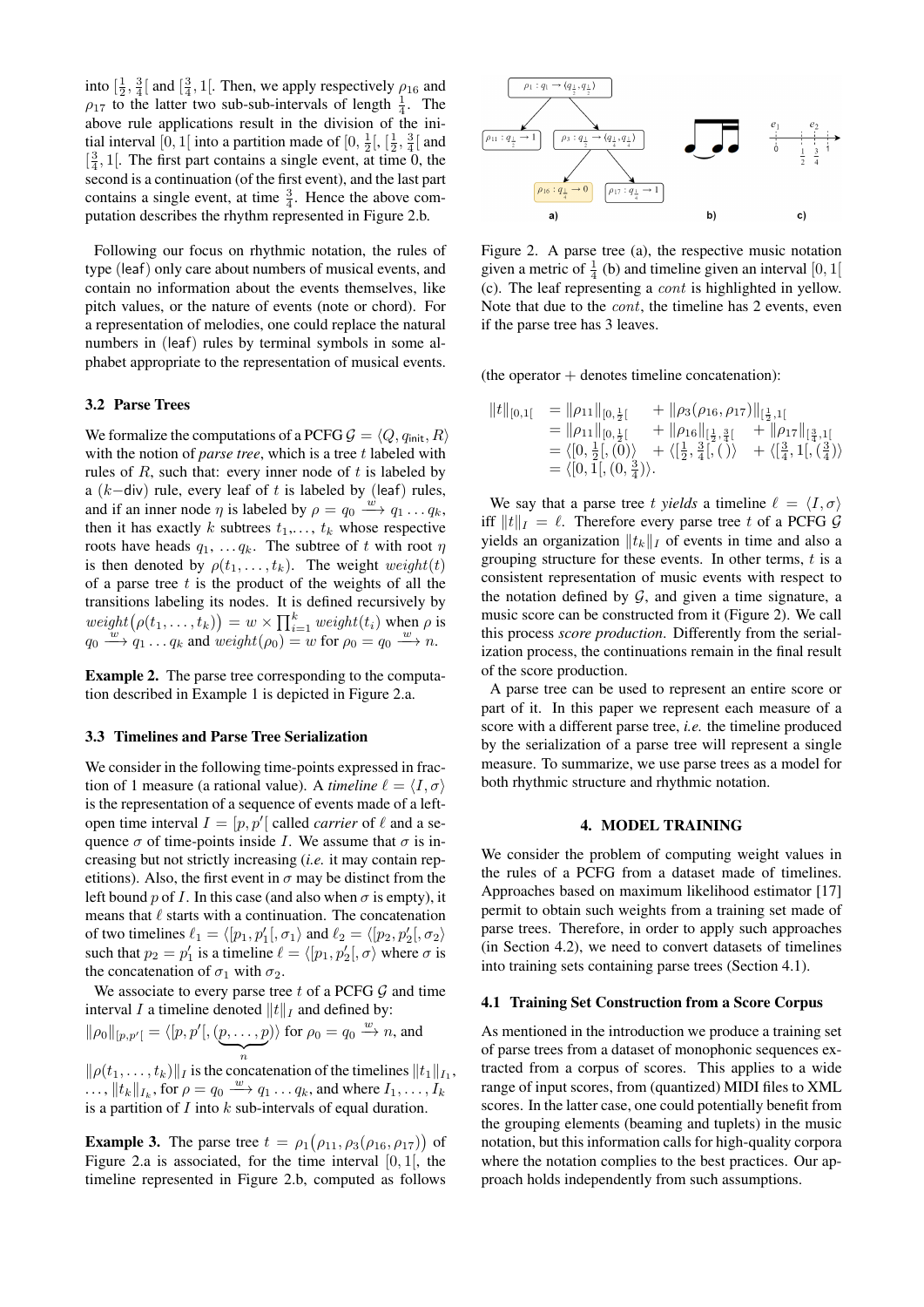<span id="page-3-0"></span>

Figure 3. Three different trees for the same timeline. The terminal rules corresponding to a a continuation are highlighted in yellow.

From each score (or MIDI file) in the corpus, each part in the score, each voice in the part, and each measure in the voice, we extract a timeline (of carrier  $[0, 1]$ ) from the list of event durations. We use this dataset  $D$  of extracted timelines as input to build parse trees. The resulting set of parse trees is the training set  $T$  used for learning a grammar.

Let us assume given an *acyclic* grammar  $\mathcal{G} = \langle Q, q_{\text{init}}, R \rangle$ whose weight are initially unknown (we call such  $G$  *unweighted*).

We produce for each timeline  $\ell \in \mathcal{D}$  one parse tree t of  $\mathcal{G}$ such that  $||t||_{[0,1]} = \ell$ , called the *representative* of  $\ell$  in the training set. Since there exists several possible parse trees, we need a criteria to choose a unique representative.

We choose the tree  $t$  with a minimum number of leaves. This choice makes sense both from a computational and from a musical point of view. In fact, we prefer that the scores produced by  $G$  not to be crowded with useless notes and ties. Later in Section [5.3](#page-5-4) we will show that the results obtained with the above criteria are coherent with some common recommendations for rhythm notation. It means that the trained PCFG will be suited to represent both rhythm and rhythm notation *wrt* such recommendations.

The following function rep returns for a *nt*  $q \in Q$  and a timeline  $\ell = \langle I, \sigma \rangle$ , a parse tree t of G, with root headed by q, yielding  $\ell$ , and with a minimal number of leaves. In the definition of rep, the min of a set  $T$  of trees is the tree with a minimum number of leaves. This min is undefined when  $T$  is empty or contains at least two trees with a minimum number of leaves.

If  $\sigma$  is empty or all points of  $\sigma$  coincide with the left bound of  $I$ , then

<span id="page-3-1"></span>
$$
rep(q_0, \ell) = \rho_0 \tag{1}
$$

where  $\rho_0 = q_0 \rightarrow |\sigma|$ , if  $\rho_0 \in R$ , or else  $rep(q_0, \ell)$  is undefined. For the other cases of  $\sigma$ ,

$$
rep(q, \ell) = \min_{\rho = q \to (q_1, \dots, q_k)} \left( \rho\big( rep(q_1, \ell_1), \dots, rep(q_k, \ell_k) \big) \right) \quad (2)
$$

where  $\ell_1, \ldots, \ell_k$  is the partition of  $\ell$  into k timelines of equal duration.

Example 4. Let us present some steps of the computation of rep for the grammar in Table [1](#page-4-1) (forgetting the weight values), and the timeline  $\ell = \langle [0, 1[, (0, \frac{3}{4}) \rangle$  of Figure [2.](#page-2-1)

$$
rep(q_1, \ell) = \min \begin{cases} \rho_1\big( rep(q_{\frac{1}{2}}, \ell_{2,1}), & rep(q_{\frac{1}{2}}, \ell_{2,2}) \big), \\ \rho_2\big( rep(q_{\frac{1}{3}}, \ell_{3,1}), & rep(q_{\frac{1}{3}}, \ell_{3,2}) , \\ rep(q_{\frac{1}{3}}, \ell_{3,3}) \big) \end{cases}
$$

where

$$
\ell_{2,1} = \langle [0, \frac{1}{2}], (0) \rangle, \ell_{2,2} = \langle [\frac{1}{2}, 1], (\frac{3}{4}) \rangle, \n\ell_{3,1} = \langle [0, \frac{1}{3}], (0) \rangle, \ell_{3,2} = \langle [\frac{1}{3}, \frac{2}{3}], (\cdot) \rangle, \n\ell_{3,3} = \langle [\frac{2}{3}, 1], (\frac{3}{4}) \rangle.
$$

Following [\(1\)](#page-3-1),  $rep(q_{\frac{1}{2}}, \ell_{2,1}) = \rho_{11}$ ,  $rep(q_{\frac{1}{3}}, \ell_{3,1}) = \rho_{14}$ , and  $rep(q_{\frac{1}{3}}, \ell_{3,2}) = \rho_{13}$ . For  $rep(q_{\frac{1}{2}}, \ell_{2,2})$  and  $rep(q_{\frac{1}{3}}, \ell_{3,3})$ , more computation steps are needed.

The function rep can be implemented efficiently with Dynamic Programming through a tabulation procedure similar to the CYK parsing algorithm [\[18\]](#page-6-12).

The representative of a 1-measure timeline  $\ell$  in the dataset  $\mathcal D$  is  $rep(q_{\mathsf{init}}, \ell)$ . It may be undefined, either because there is no parse tree t of G yielding  $\ell$ , or, on the contrary, because there are more than one such parse trees of  $G$  with a minimum number of leaves. In the first case,  $\mathcal G$  is too small to represent  $D$  and should be completed. The second case is discussed in Section [4.2.](#page-4-2)

This simple definition of rep is correct because the function which associate to a tree its number of leaves is monotonic, *i.e.* if  $t_i$  has more leaves than  $t'_i$ , then  $\rho(t_1, \ldots, t_i, \ldots, t_k)$ has more leaves than  $\rho(t_1, \ldots, t_i', \ldots, t_k)$ . It follows that we can build a best representative  $t$  for a timeline  $\ell$  (*wrt* this criteria) from best representative for sub-timelines of  $\ell$ (which are sub-trees of  $t$ ).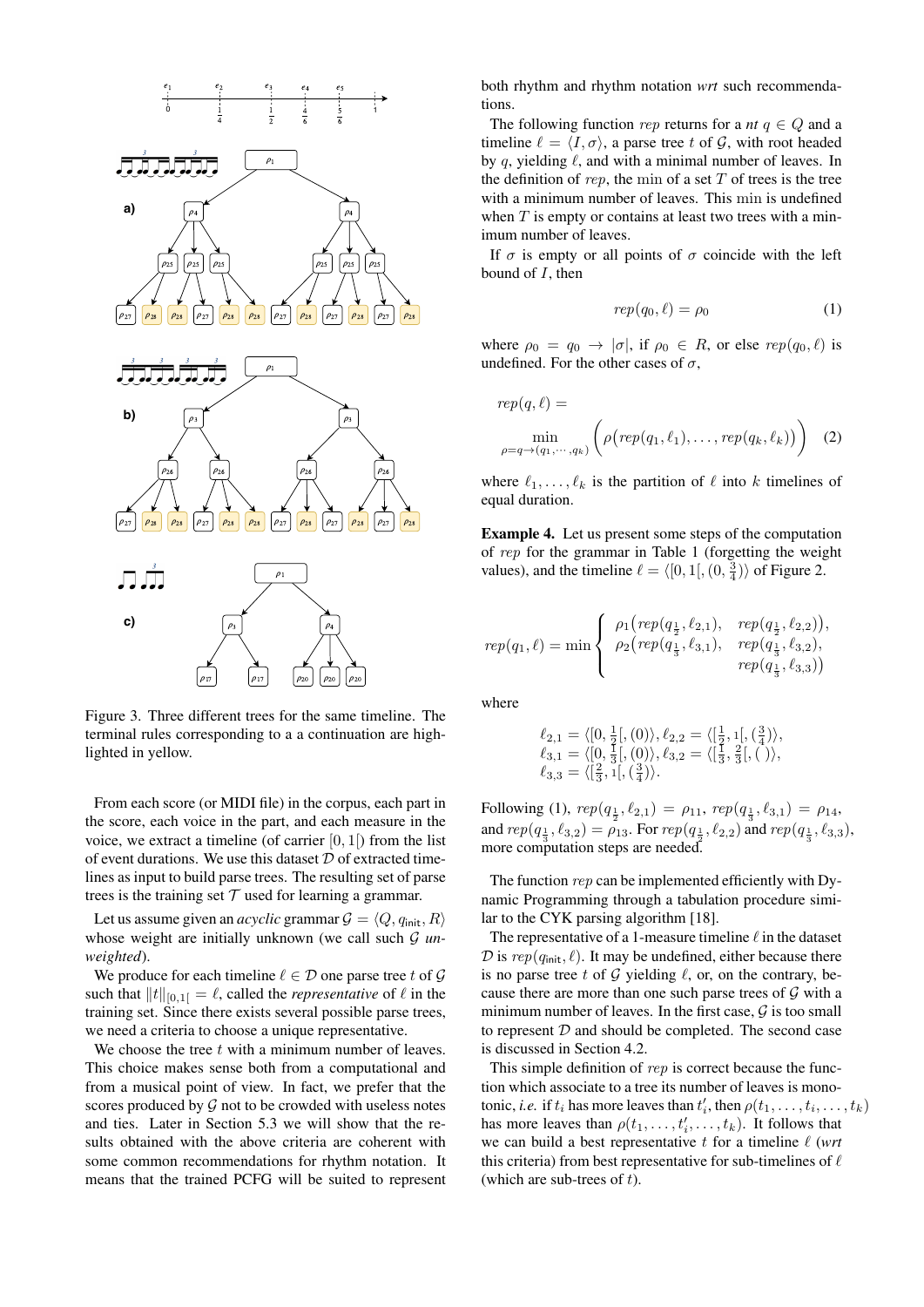<span id="page-4-3"></span>

Figure 4. Two trees yielding the same timeline and corresp. notation in time signature  $\frac{3}{4}$  or  $\frac{6}{8}$ . Both have a minimal number of leaves 6 and we cannot choose a representative between them.

## <span id="page-4-2"></span>4.2 Computation of Grammar's Weights

Let  $T$  be our training set of parse trees. We then compute the weight values for the rules G with a *Maximum Likelihood Estimator* [\[17\]](#page-6-11). For a rule  $\rho = q_0 \rightarrow \alpha$ , where  $\alpha$ is either  $q_1, \ldots, q_k$  or  $n \in \mathbb{N}$ , let  $C_{\mathcal{T}}(\rho)$  be the number of occurrences of  $\rho$  in the trees of  $\mathcal T$ . The weight value for

.

the rule  $\rho$  is then defined as  $\frac{C_{\mathcal{T}}(\rho)}{\sum_{\mathcal{C}_{\mathcal{T}}(q)}$  $q_0 \rightarrow \beta \in R$  $C_{\mathcal{T}}(q_0 \to \beta)$ 

One can check that the grammar  $\mathcal{G}'$  defined from  $\mathcal G$  with these weight values is a PCFG, according to the definition in Section [3.1](#page-1-3) (see [\[17\]](#page-6-11)).

Given a timeline  $\ell \in \mathcal{D}$ , it may happen that its representative is undefined because there is more than one parse tree yielding  $\ell$  with minimum number of leaves, see the example in Figure [4.](#page-4-3) In this case, it is not possible to choose a unique representative, and we will initially discard such  $\ell$ . However, those timelines may contains useful information, and we propose the following two step procedure:

1. compute the training set  $T$  like in in Section [4.1,](#page-3-0) using only the timelines of  $D$  with a defined (unique) representative, and define weight values for  $G$  from  $T$  as above, resulting in a PCFG  $G'$ .

2. for every timeline  $\ell \in \mathcal{D}$  discarded at step 1, compute a representative  $t$  which is a parse tree of  $\mathcal{G}'$  build with a modification of the function of Section [4.1](#page-3-0) where the min *wrt* the number of leaves of t is replaced by the max of  $weight(t)$ . Compute new weight values with these representatives, resulting in a new PCFG  $G''$ .

#### 5. IMPLEMENTATION

<span id="page-4-0"></span>In this section we first propose two different families of unweighted acyclic grammars acting as input to the construction of Section [4,](#page-2-0) then we present the result of the grammar learning algorithm from some score corpora along with some consideration from a musical perspective.

<span id="page-4-1"></span>
$$
\rho_1: q_1 \xrightarrow{0.6} \langle q_{\frac{1}{2}}, q_{\frac{1}{2}} \rangle, \ \rho_2: q_1 \xrightarrow{0.2} \langle q_{\frac{1}{3}}, q_{\frac{1}{3}}, q_{\frac{1}{3}} \rangle
$$
\n
$$
\rho_3: q_{\frac{1}{2}} \xrightarrow{0.1} \langle q_{\frac{1}{4}}, q_{\frac{1}{4}} \rangle, \ \rho_4: q_{\frac{1}{2}} \xrightarrow{0.7} \langle q_{\frac{1}{6}}, q_{\frac{1}{6}}, q_{\frac{1}{6}} \rangle
$$
\n
$$
\rho_5: q_{\frac{1}{3}} \xrightarrow{0.6} \langle q_{\frac{1}{6}}, q_{\frac{1}{6}} \rangle, \ \rho_6: q_{\frac{1}{3}} \xrightarrow{0.3} \langle q_{\frac{1}{9}}, q_{\frac{1}{9}}, q_{\frac{1}{9}} \rangle
$$
\n
$$
\rho_7: q_1 \xrightarrow{0.05} 0, \ \rho_8: q_1 \xrightarrow{0.1} 1, \ \rho_9: q_1 \xrightarrow{0.05} 2
$$
\n
$$
\rho_{10}: q_{\frac{1}{2}} \xrightarrow{0.05} 0, \ \rho_{11}: q_{\frac{1}{2}} \xrightarrow{0.1} 1, \ \rho_{12}: q_{\frac{1}{2}} \xrightarrow{0.1} 2
$$
\n
$$
\rho_{13}: q_{\frac{1}{3}} \xrightarrow{0.05} 0, \ \rho_{14}: q_{\frac{1}{3}} \xrightarrow{0.05} 1, \ \rho_{15}: q_{\frac{1}{3}} \xrightarrow{0.0} 2
$$
\n
$$
\rho_{16}: q_{\frac{1}{4}} \xrightarrow{0.1} 0, \ \rho_{17}: q_{\frac{1}{4}} \xrightarrow{0.8} 1, \ \rho_{18}: q_{\frac{1}{4}} \xrightarrow{0.1} 2
$$
\n
$$
\rho_{19}: q_{\frac{1}{6}} \xrightarrow{0.3} 0, \ \rho_{20}: q_{\frac{1}{6}} \xrightarrow{0.7} 1, \ \rho_{21}: q_{\frac{1}{6}} \xrightarrow{0.2} 2
$$
\n
$$
\rho_{22}: q_{\frac{1}{9}} \xrightarrow{0.5}
$$

Table 1. An example of grammar with  $K_{max} = 3$ ,  $D_{max} = 2$  and  $gn_{max} = 2$ . Rules 1 to 9 are k-div rules and from 10 to 24 they are leaf rules.

#### 5.1 Use-Cases of Unweighted Grammar

In theory, the learned grammar (the one given to the learning step, composed of rules without weights) must be as complete as possible. However, for practical reasons and in particular the size of a grammar that would represent *all* possible rules, we need to adopt some restrictions. In our implementation, we chose to:

- 1. allow k−div rules only with k prime number, up to a prime number  $K_{max}$ . Other  $k - split$  can be obtained by sequential splits by the prime-number factors of  $k$ ,  $e.g.$  to represent a 6-tuplet, we split by 2 and 3.
- 2. allow sequential rule application up to a maximum depth  $D_{max}$ , *e.g.* with  $D_{max} = 2$  we can split an interval in  $k$  sub-interval, recursively split each one of them and then stop the recursion.
- 3. allow only  $gn_{max}$  events in a interval, *i.e.*  $gn_{max} 1$ grace-notes and one general-note.

The following are examples of practical PCFGs that respect these choices.

<span id="page-4-4"></span>Example 5. A first possibility (see Table [1\)](#page-4-1) is to define on rules that do not distinguish intervals of equal size in a measure, whatever their position. Thus,  $[0, \frac{1}{2}]$  and  $[\frac{1}{2}, 1]$ are represented by the same non terminal  $q_{\frac{1}{2}}$ . Each non terminal symbol represents a time interval of a specific duration, and the terminals productions specify how many events are contained in that interval (aligned to the left boundary). Given the grammar of Table [1](#page-4-1) an informal notational rule for a  $\frac{6}{8}$  metric like: "prefer to divide in 2 parts at measure level and subsequently in 3 parts" will translate in our framework in  $weight(\rho_1) \geq weight(\rho_2)$  and  $weight(\rho_4) \geq weight(\rho_3).$ 

The grammar above is reduced in size, but does not allow for fine-grained distinction of rules based on the position of an interval in a measure, e.g., starting on a strong beat or not. Another possibility is given below.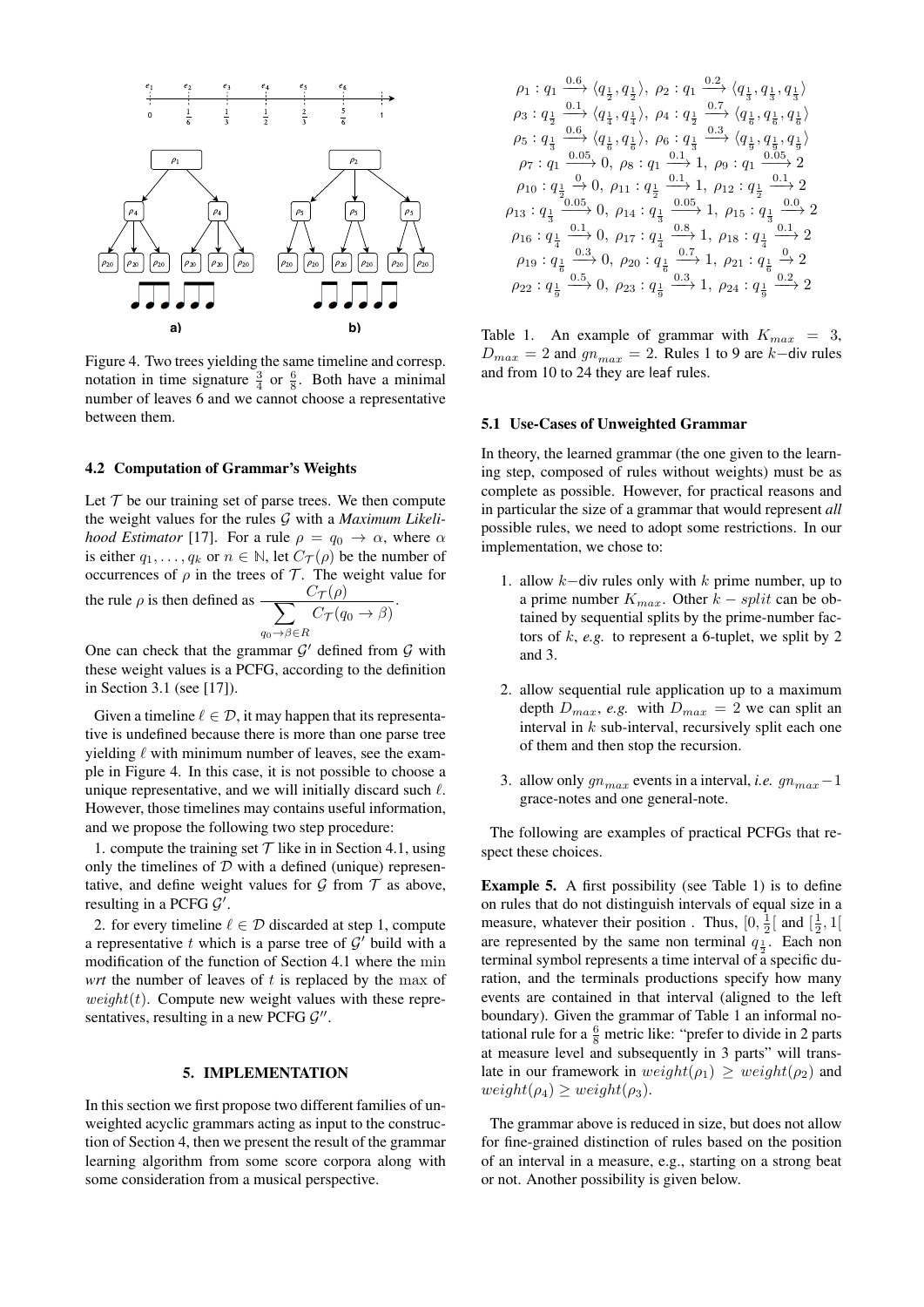Example 6. Another possibility is to use a larger set of non-terminal symbols that can distinguish intervals both on the level of recursion and on the horizontal position. For instance, the first half of a measure can be treated differently from the second half, or grace notes (in (leaf) rules) can be allowed for the first note of a tuplet and forbidden for the others. It allows to formally represent rules such as: "Prefer to have longer notes on stronger beats" (given that the time intervals that correspond to "stronger beats" are known), by assigning a higher probability to a leaf rule in those intervals and a higher probability of a k−div rule to the other intervals at the same level.

## 5.2 Score Corpora and Datasets

We trained the two grammars presented in the above section with the 1-measure timelines extracted from two cor-pora of scores: Music2[1](#page-5-5) corpus<sup>1</sup> and Enhanced Wikifonia Leadsheet Dataset (EWLD) dataset [\[19\]](#page-6-13). We could compute grammars for the whole dataset but there exist subsets of scores sharing some common properties that are likely to yield more consistent grammars if they are processed independently. One such property is for instance the time signature. Other possible groups could be inferred by style, tempo marking and author, depending of the level of precision that is required. We chose to divide our datasets in four subsets defined by the following time signatures:  $\frac{4}{4}$ ,  $\frac{3}{4}$ ,  $\frac{6}{8}$ ,  $\frac{12}{8}$ . The number of scores for each group is reported in Table [2.](#page-6-14)

Within each score, we performed a simple operation of data cleaning, deleting the measure whose events durations did not sum to the correct duration given by the signature (*i.e.* pickup measures), final measures or incorrectly notated measures.

## <span id="page-5-4"></span>5.3 Trained PCFG from a Notational Point of View

In this section we analyze the result of the training step from a musical point of view in order to show that the criteria that we used to build unique parse trees from durations (Section [4.1\)](#page-3-0) is coherent with music notation conventions.

From music general conventions [\[2\]](#page-5-1) we know that different time signatures have different grouping preferences in order to expose the beat (*e.g.* points were stronger accent are placed). It is interesting to notice that there is an high correlation between the probabilities learned for our grammar (the grammar of the Example [5](#page-4-4) is sufficient for this analysis) and the divisions suggested by music notation (Table [3\)](#page-6-15).

For example, music conventions state that a  $\frac{3}{4}$  measure should be divided first in 3 parts (3 quarter notes); We can translate this rules in a grammar-form assigning a higher probability to the 3−div of a measure (with respect to other k−div at measure level). Looking at the trees that we produced from the  $\frac{3}{4}$  measures (with the algorithm in Section [4.1\)](#page-3-0), we notice that this notation convention is respected, since our trees have a 3−div at measure level in 82% of the cases.

Our criteria to find the smallest tree (minimization of yield), allows us to build trees that are coherent with notation convention; therefore our model make sense to express rules about both rhythmic structure and rhythmic notation. From another point of view we can say that our criteria of minimizing the leaves generates results similar to that of an expert engraver who aims at making the notation as readable as possible.

## <span id="page-5-3"></span>6. CONCLUSIONS AND FUTURE WORKS

In this paper we presented a model of rhythm structure based on context-free-grammars and a way to learn it from a dataset of scores, addressing the problem of the generation of a training set of trees.We show that our model makes sense both from rhythm structure point of view than from a rhythmic notation point of view, comparing the frequency of the divisions in our model, with suggested divisions in music notation.

The complete implementation  $2$  of the grammar generation and learning is made in python and C++. The system is also partially implemented in the online digital score library [NEUMA,](http://neuma.huma-num.fr) in order to learn grammars from the corpus of scores online.

With big grammars (particularly with the complete grammar), we still have the problems of sparsity, *i.e.* we have lots of zeros in the final results. The best solution would be to have a bigger dataset, but alternatively the typical approach is to use a smoothing technique. However we would need to think carefully how to apply the smoothing in order to add probabilities to rare rules in a way that makes sense from a musical perspective.

The next objective is to test those grammar in a music transcription algorithm from a MIDI performance, in order to retrieve at the same time the quantized performance and the relative score.

## Acknowledgments

This work was partially funded by the ANR project Mu-NIR. The authors want to thank Masahiko Sakai for his comments and suggestions.

#### 7. REFERENCES

- <span id="page-5-0"></span>[1] C. Agón, K. Haddad, and G. Assayag, "Representation and rendering of rhythm structures," in *Second International Conference on WEB Delivering of Music (WEDELMUSIC)*, 2002, pp. 109–116.
- <span id="page-5-1"></span>[2] E. Gould, *Behind bars*. Faber Music, 2011.
- <span id="page-5-2"></span>[3] F. Foscarin, F. Jacquemard, P. Rigaux, and M. Sakai, "A Parse-based Framework for Coupled Rhythm Quantization and Score Structuring," Jan. 2019, working paper or preprint. [Online]. Available: [https:](https://hal.inria.fr/hal-01988990) [//hal.inria.fr/hal-01988990](https://hal.inria.fr/hal-01988990)

<span id="page-5-5"></span><sup>1</sup> [http://web.mit.edu/music21/doc/about/](http://web.mit.edu/music21/doc/about/referenceCorpus.html) [referenceCorpus.html](http://web.mit.edu/music21/doc/about/referenceCorpus.html)

<span id="page-5-6"></span><sup>2</sup> Available at [https://github.com/fosfrancesco/](https://github.com/fosfrancesco/Modeling-Rhythm-Structure.git) [Modeling-Rhythm-Structure.git](https://github.com/fosfrancesco/Modeling-Rhythm-Structure.git).